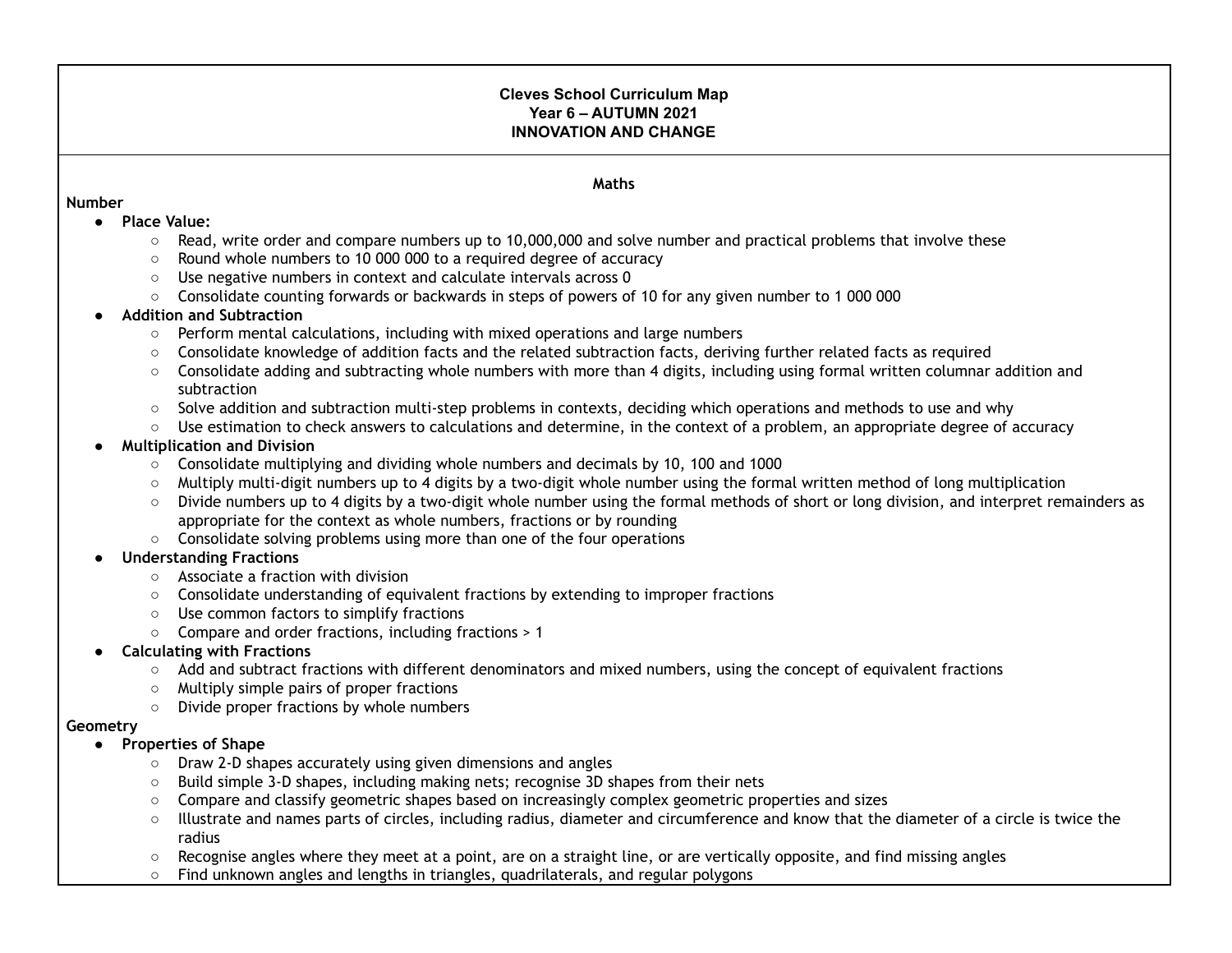### **Literacy**

### ● **Reading**

- Texts 'Street Child' by Berlie Doherty; 'The Boy in the Girl's Bathroom' by Louis Sachar
	- o To read aloud age-appropriate texts with fluency and expression and an awareness of audience
	- o To actively participate in discussions about books they have read by building on their own and others' ideas and challenging views courteously To provide reasoned justifications for their views using evidence from the text
	- o To practice and improve reading comprehension skills (word meaning, authorial intent, retrieval, inference, predicting, summarising)

## ● **Writing -**

**Genres:**

- 1st person narrative The Workhouse
- TV News Report Pickpocketing in Victorian London
- **Biography**
- 3rd Person Narrative Origins (based on short film)
- Dialogue in Narrative Scrooge (based on A Christmas Carol by Charles Dickens)

## **Objectives include:**

- o Independently and confidently, compose a variety of sentences deliberately choosing vocabulary for impact
- o Write imaginative narratives, with coherent story structure, describing settings and characters using effective vocabulary
- o Assess the effectiveness of own and others' writing, identifying and improving aspects linked to success criteria and previous teaching.

# **● Speaking & Listening**

**o** To speak confidently in an increasing number of situations and for a variety of purposes and contribute to discussions

# ● **SPAG - Spelling, Punctuation and Grammar**

- o Spell accurately and apply spelling rules (and their exceptions) in all written work
- o Identify and use a variety of sentence structures (simple, compound and complex) and conjunctions (coordinating and subordinating), correctly punctuated.
- o Identify and use increasingly complex fronted adverbial phrases for time, manner and place, followed by a comma.
- o Identify a wide range of verbs, nouns and adjectives in sentences and understand that this can vary for an individual word depending on the context

| Computing<br>Computer Science - Lego WeDo<br>Design computer programs that use a range of inputs and<br>outputs, including controlling physical systems (e.g. using<br>tilt and motion sensors)       | <b>Science</b><br><b>Working Scientifically</b><br>Plan different types of scientific enquiry to answer questions,<br>$\circ$<br>including recognising and controlling variables<br>Record data and results of increasing complexity                                                                                                             |  |
|-------------------------------------------------------------------------------------------------------------------------------------------------------------------------------------------------------|--------------------------------------------------------------------------------------------------------------------------------------------------------------------------------------------------------------------------------------------------------------------------------------------------------------------------------------------------|--|
| <b>Information Technology</b><br>To understand how cloud internet services work<br>$\circ$<br>Critically evaluate results of internet searches<br>Use of a range of devices (tablet, Windows OS, IOS) | Use test results to make predictions to set up further<br>$\circ$<br>comparative and fair tests<br><b>All Living Things</b><br>Describe how living things, including animals, plants and<br>$\circ$<br>microorganisms, are classified into broad groups<br>Give reasons for classifying plants and animals based on<br>specific characteristics. |  |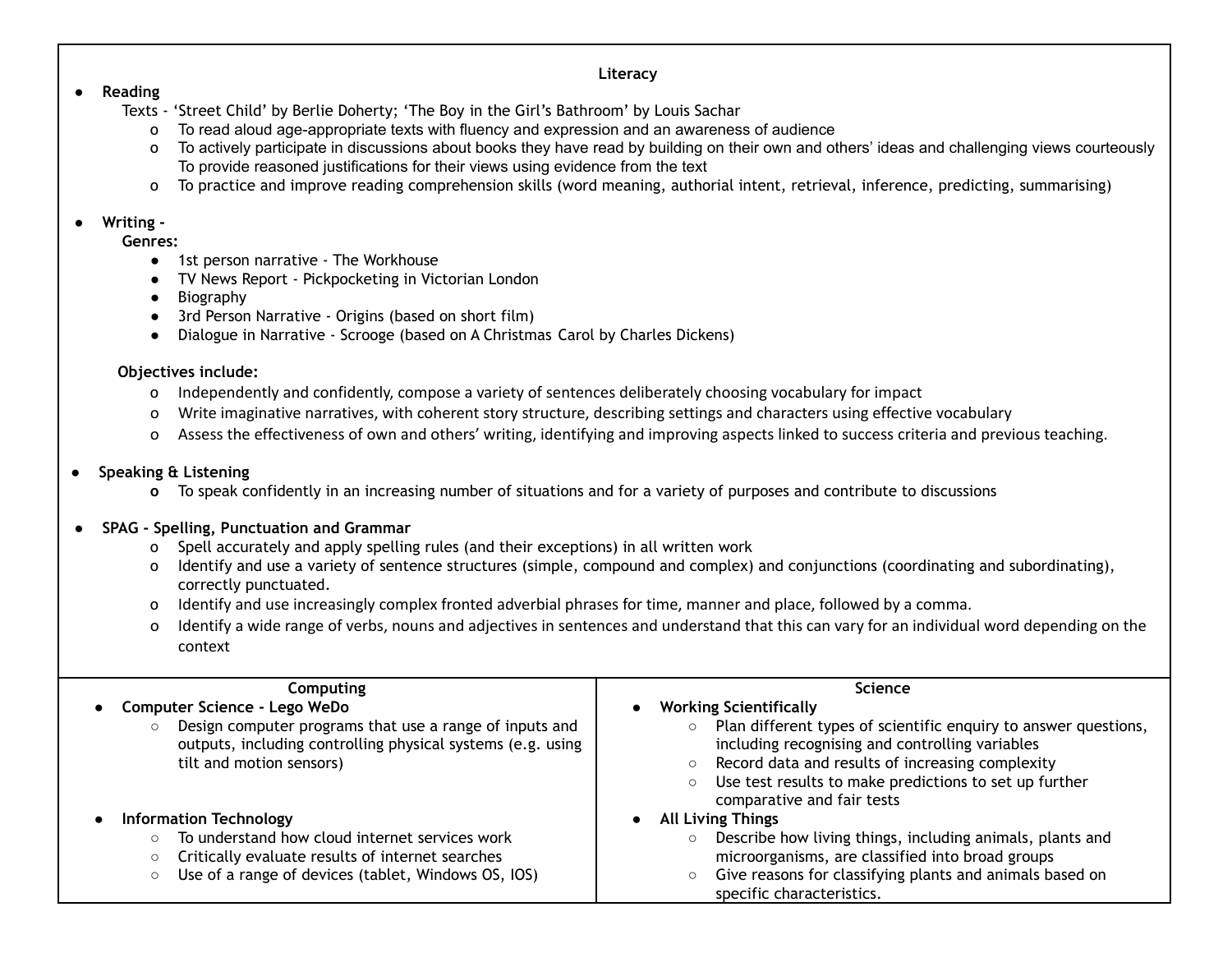| <b>Digital Citizenship</b><br>Demonstrate responsible use of technologies and online<br>$\circ$<br>services, and knows a range of ways to report concerns<br>Have an awareness of their digital footprint and how it<br>$\circ$<br>can impact on future life<br>Identify a wide range of ways to report concerns about<br>$\circ$<br>content and contact.                                                                                                                                                                                           |                                         | <b>Evolution and Inheritance</b><br>$\bullet$<br>Recognise that living things have changed over time and that<br>$\circ$<br>fossils provide information about living things that inhabited<br>the Earth millions of years ago<br>Recognise that living things produce offspring of the same kind,<br>$\circ$<br>but normally offspring vary and are not identical to their<br>parents<br>Identify how animals and plants are adapted to suit their<br>$\circ$<br>environment in different ways and that adaptation may lead to<br>evolution |                                                                                                                                                                                                                                                                                                                                                                                                                                                              |
|-----------------------------------------------------------------------------------------------------------------------------------------------------------------------------------------------------------------------------------------------------------------------------------------------------------------------------------------------------------------------------------------------------------------------------------------------------------------------------------------------------------------------------------------------------|-----------------------------------------|---------------------------------------------------------------------------------------------------------------------------------------------------------------------------------------------------------------------------------------------------------------------------------------------------------------------------------------------------------------------------------------------------------------------------------------------------------------------------------------------------------------------------------------------|--------------------------------------------------------------------------------------------------------------------------------------------------------------------------------------------------------------------------------------------------------------------------------------------------------------------------------------------------------------------------------------------------------------------------------------------------------------|
| PSHE/Philosophy                                                                                                                                                                                                                                                                                                                                                                                                                                                                                                                                     |                                         | <b>History</b>                                                                                                                                                                                                                                                                                                                                                                                                                                                                                                                              | Geography                                                                                                                                                                                                                                                                                                                                                                                                                                                    |
| Rights Respecting - UNICEF's Rights of the<br>$\bullet$<br>Child<br>Creating a Class Charter<br>c<br>New Beginnings<br>Families and Friendships<br>Safe relationships<br>Respecting ourselves and others<br>Sex Education and Relationships<br>To identify some of the changes that occur<br>$\bullet$<br>during puberty for both boys and girls<br>To learn about personal hygiene, particularly<br>$\bullet$<br>when going through puberty<br>To explore some of the different emotions<br>$\bullet$<br>that might be experienced during puberty. | <b>The Victorians</b><br>and peasantry. | Can discuss the impact and causes of<br>historical changes in Britain.<br>Can use and understand abstract terms<br>such as empire, civilisation, parliament                                                                                                                                                                                                                                                                                                                                                                                 | None this term                                                                                                                                                                                                                                                                                                                                                                                                                                               |
| Art and Design<br>William Morris background and achievements,<br>$\bullet$<br>using his work as inspiration for their own<br>designs.<br>can explore the impact William<br>$\circ$<br>Morris' work on Victorian society<br>can use observational skills to<br>replicate images by well known artists<br>and explain how their work is<br>similar/different.<br>Create and print using lino cutting<br>techniques                                                                                                                                    | Christianity<br>of Jesus?               | <b>RE</b><br>What is the Golden Rule?<br>How is God three - and yet one?<br>Where can we find out about the birth                                                                                                                                                                                                                                                                                                                                                                                                                           | <b>PE/Games</b><br>Games<br>Invasion games - rugby, football,<br>$\circ$<br>hockey, netball, handball<br>to develop flexibility, strength,<br>$\circ$<br>technique, control and balance<br>in a variety of sports and is<br>applying tactical knowledge.<br><b>Gymnastics/Dance</b><br>Gymnastics - floor work routines<br>$\circ$<br>To evaluate own performance<br>$\circ$<br>and that of others and practises<br>with increasing control and<br>accuracy. |